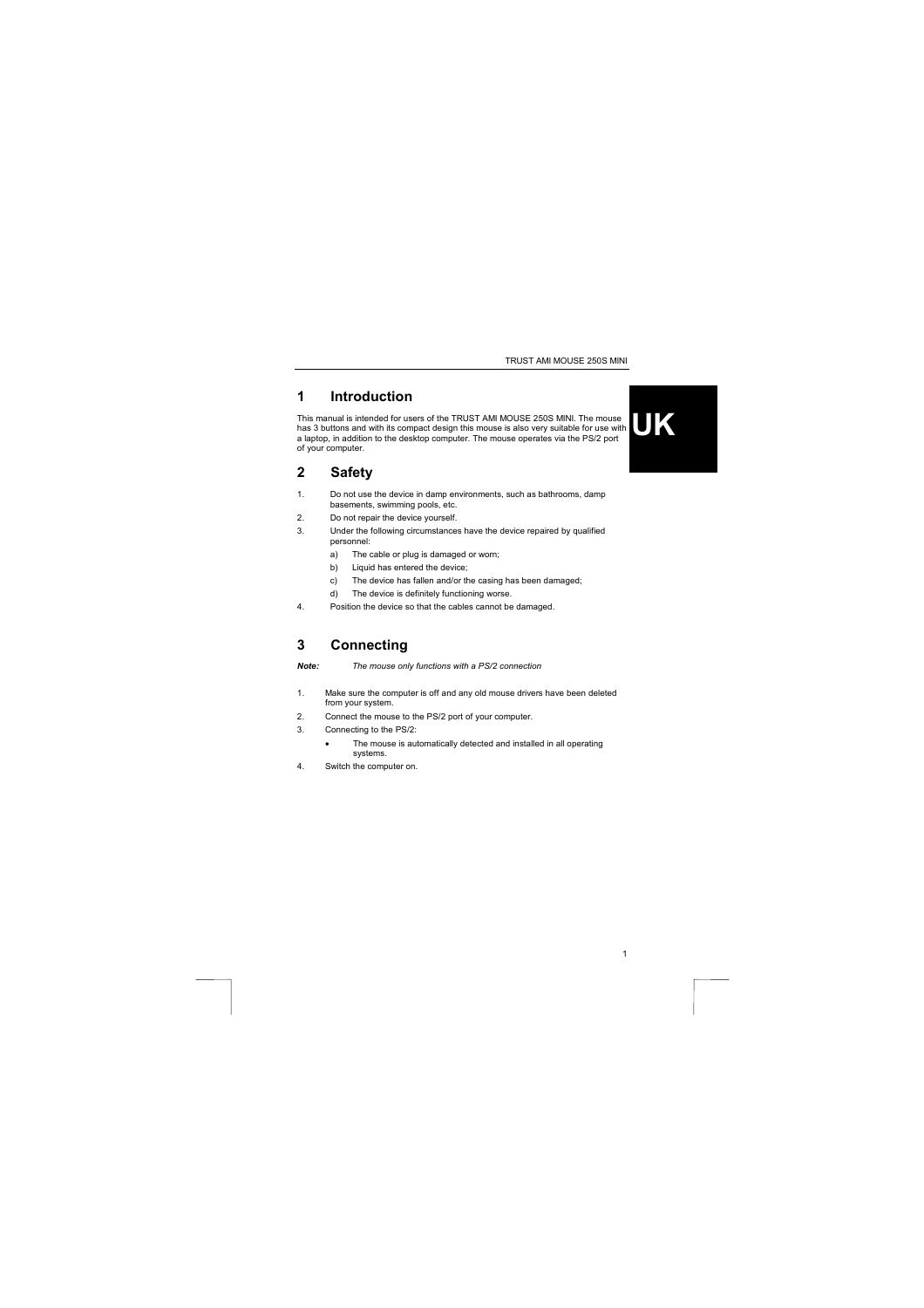TRUST AMI MOUSE 250S MINI

## **4 Installation software**

- 1. Insert the CD-ROM in your CD-ROM player. The installer will start automatically. If this is not the case, follow the steps below:
	- a) Select 'Run' in the start-up menu.
	- b) Type in [D:\SETUP.EXE] and click on 'OK' to start up the Trust Software Installer.
- 2. Figure 1 will appear.<br>3. Click on the language
- Click on the language you want to use for installation.
- 4. Click on 'Ami Mouse 250S Mini' to start the installation.
- 5. Follow the steps which appear on your screen.<br>6. When figure 2 appears, click on 'finish'. The mo
- 6. When figure 2 appears, click on 'finish'. The mouse has been installed and is ready for use.

# **5 Using Software**

- *Note: Standard settings for the third button are for horizontal and vertical scroll function.* 
	-
- 1. Double-click on the Trust icon in the system tray. See figure 3. 2. The mouse configuration screen will appear. See figure 4.
- 3. You can select the scroll button mode from the 'scroll button' menu.
- 4. Two possibilities:
	- Raise the scroll mode; it has all the advantages of the MS-Intellimouse and scrolls in Windows 95 / 98 / Me / 2000 / NT4.
		- Intellimouse mode, functions as a MS-Intellimouse.
- 5. Select the scroll speed.
- 6. 'Button' menu. You can program button 3 in the 'button' menu. See figure 5.
- 7. Click on the arrow on the right. A pulldown menu similar to the one in figure 6
- will appear. 8. Select the function you want.
- 9. Click on 'Apply'.

2

10. The mouse has been programmed.